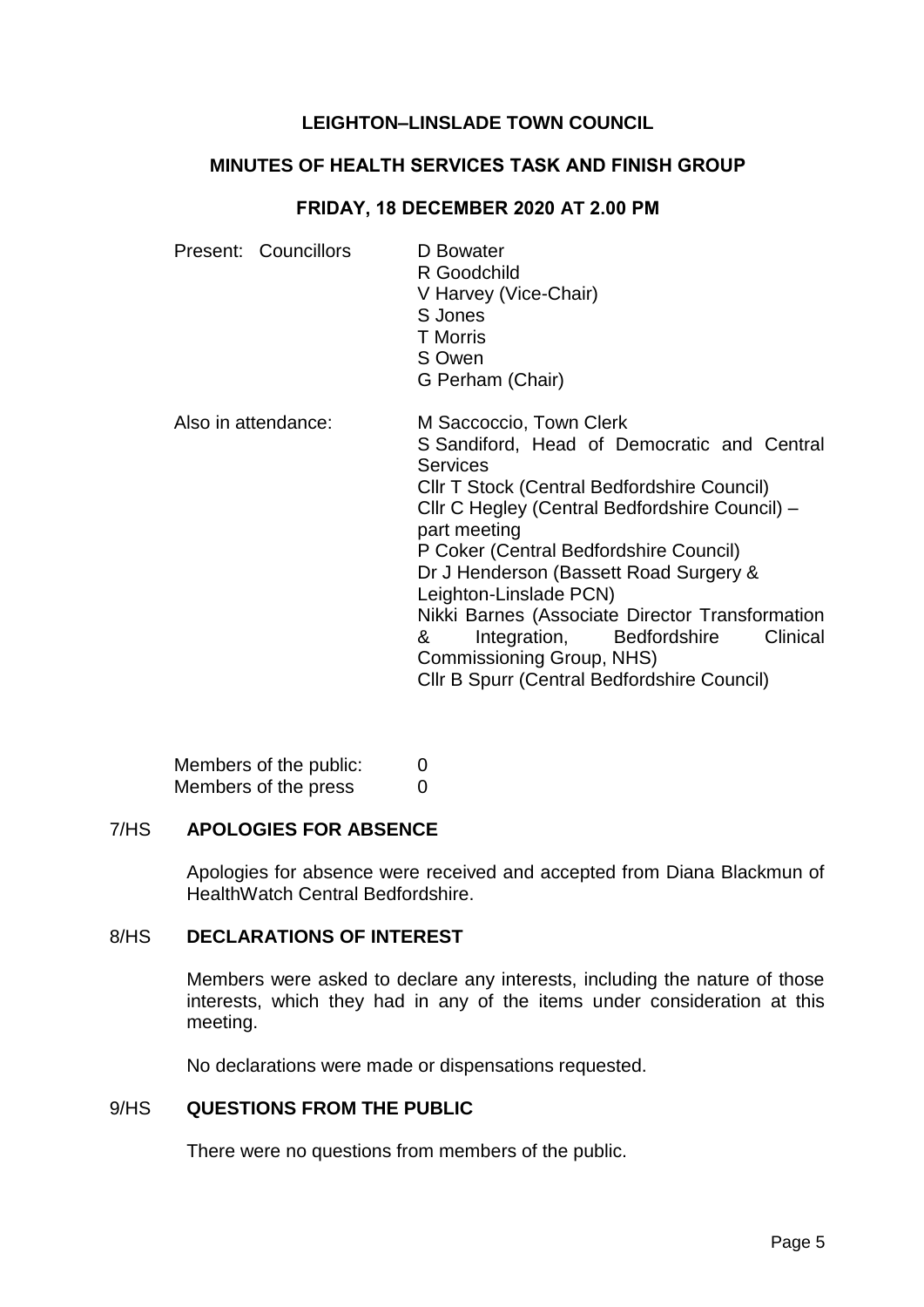### 10/HS **MINUTES OF THE PREVIOUS MEETING**

(a) The Task and Finish Group received the minutes of the Health Services Task and Finish Group meeting held on 5 March 2020.

## **RESOLVED that the minutes of the Health Services Task and Finish Group meeting held 5 March 2020 be approved as a correct record and would be signed at a later date, when safe to do so.**

(b) The Task and Finish Group formally received the letter and presentation submitted by the Bedfordshire Clinical Commissioning Group in May 2020, in response to the queries raised at the meeting held on 5 March 2020. The information had been circulated previously by email for information.

## **RESOLVED to note the information.**

## 1/HS **CENTRAL BEDFORDSHIRE COUNCIL: INTEGRATED CARE SERVICES UPDATE**

The Task and Finish Group received a copy of a report on the Integrated Health Hub programme which had been presented to the Central Bedfordshire Health and Wellbeing Board on 28 October 2020 and a verbal update was given by N Barnes of the Bedfordshire Clinical Commissioning Group and P Coker of Central Bedfordshire Council.

By way of background, it was clarified that the wider context was a programme to deliver five integrated health care hubs across Bedfordshire. Significant progress had been made with the first hub in Dunstable and this would be used as a blueprint for the development of the remaining hubs. Dunstable had been designated the first hub for development as Dunstable GPs were most constrained by their premises, whereas Leighton-Linslade as a collective of practices had more capacity than other areas.

The hub programme was not simply the delivery of a larger building but moving towards delivery of healthcare services by multiple providers in a much more integrated way. This would include primary care but also community healthcare, mental health services and social care.

Dr Henderson advised that the Leighton-Linslade Primary Care Network ("PCN") was already working together in a more integrated way and was in the process of appointing to some new, additional roles such as physiotherapists, prescribers and pharmacists. A kind of "interim hub" would be based at the Leighton Road surgery as the premises with the greatest capacity for additional services.

As far as the Leighton-Linslade hub, a strategic outline case had been developed and the next stage would be to commission service model work. This was anticipated to take place in the middle of 2021. The service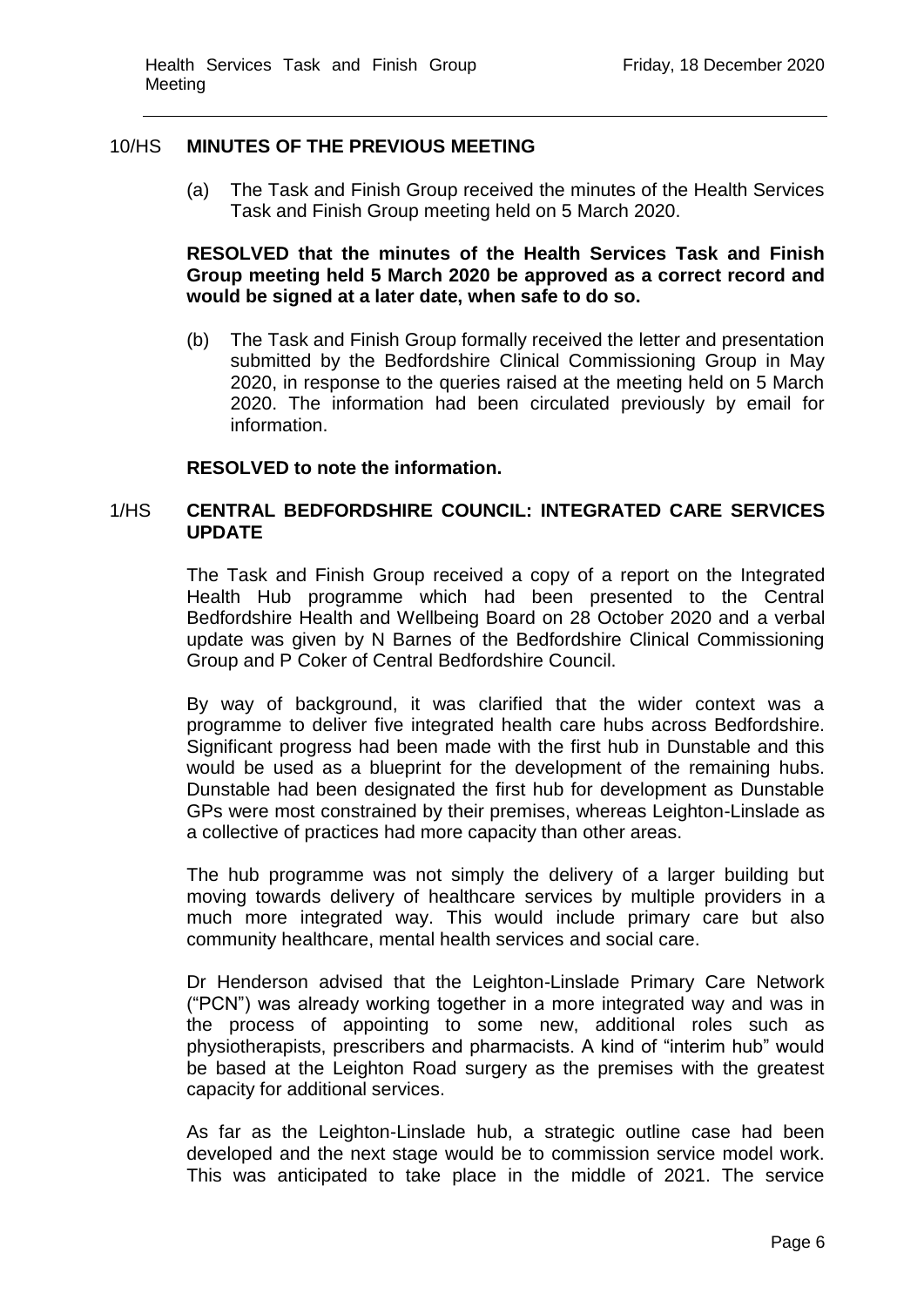modelling would provide input and help shape what service delivery might look like and help identify the size of building which would be required and therefore the likely cost. At that point, options to identify capital requirements could start to be explored.

P Coker and Cllr T Stock of Central Bedfordshire Council noted the inevitable delay caused by the Covid-19 pandemic and that future timescales were also subject to uncertainty for this reason. The roll-out of vaccine delivery was the overriding focus for the NHS at this time. Any updates to timescales would be reported to the Health and Wellbeing Board.

A number of Town Councillors spoke to comment and ask questions. The geographical location of a Leighton-Linslade hub was felt to be crucial and it was questioned whether one location would be easily accessible to all, given the existing traffic and transport issues in the town. It was noted that the population of the town was ageing and that provision of minor injury care was important to reduce the number of people going to hospital accident and emergency departments.

Questions were raised regarding how the prioritisation of the five hubs had been undertaken, why the strategic outline case was not available to town councillors and residents, how the hub would be funded, what the proposed timescales were and whether local councillors would have the opportunity to input into the service model work to be commissioned.

P Coker advised that the strategic case document contained no detail but simply demonstrated the need for an integrated hub in the town. The town council would have the opportunity to input into the service modelling work at the right time and stage in the process.

It was clarified that funding for the first two hubs had been included in Central Bedfordshire Council's four year financial plan. This equated to £15million for each hub (Dunstable and Biggleswade). Central Bedfordshire Council could, as one option, fund the building of the hub and then charge rent to the Clinical Commissioning Group to recoup the investment over time. No funding stream had been identified for the next three hubs as there was no detail available as yet, but the Leighton-Linslade hub was identified as a "pending" project in Central Bedfordshire Council's reserve capital programme. Once the service model work had been completed, an outline business case would be the next stage.

It was clarified that although land had been identified in the East of Leighton-Linslade Framework Plan for a medical centre, this was only an allocation of land, not associated funding. Since development of the Plan, there had been a national change in direction to the provision of integrated health and care hubs rather than small, individual GP practices.

Existing assets in the town were discussed but it was felt that none of the existing facilities were deemed large enough to meet requirements. The CCG